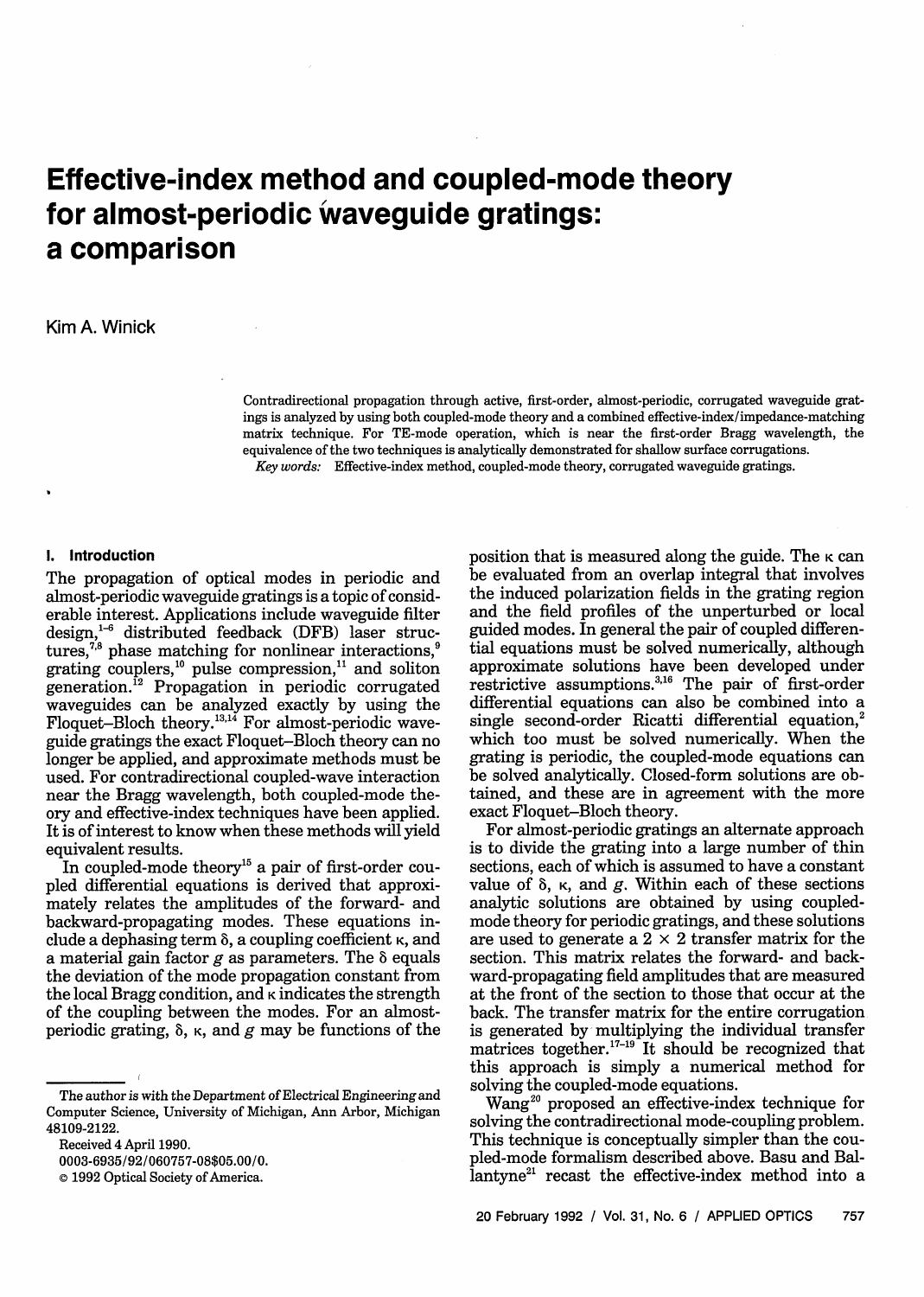convenient matrix form and used it to study random fluctuations in first-order grating filters. Recently Bjork and Nilsson $^{22}$  used this approach to study the properties of asymmetric phase-shifted DFB lasers. Basu and Ballantyne's approach is a direct application of the effective-index method combined with impedance matching. Each period of the waveguide grating is divided into thin sections, and the guide height and material gain are assumed to be constant within the section. The section is treated as a threelayer waveguide, and the standard  $b$  versus  $V$  disper $s$  sion relationships  ${}^{15}$  are used to compute the propagating modes that are supported by this guide. A  $2 \times 2$ transfer matrix for the section is then derived by matching the tangential  $E$  and  $H$  fields (which correspond to these modes) at the interfaces between sections. Finally, the transfer matrix for the complete structure is obtained by multiplying together the individual transfer matrices.

Verly *et al.*<sup>23,24</sup> derived the effective-index method in periodic corrugated gratings directly from Maxwell's wave equation and a local normal mode expansion of the field.<sup>25</sup> In this way they were able to examine the approximations inherent in the effective-index technique. They demonstrated that it was a relatively accurate theory for TE modes and could be modified to give correct results for the TM case. Finally, they combined the effective-index technique with coupledwave theory for one-dimensional dielectrics. Using this combined approach, they obtained results that were identical to those obtained by use of the coupledmode theory for periodic waveguide gratings.

We analytically demonstrate by direct computation that the coupled-mode theory technique is equivalent to the TE-mode effective-index/impedance-matching method. We do this for almost-periodic waveguide gratings, which may have gain. As opposed to Verly's method, the coupled-wave theory results for onedimensional dielectrics are not used in our development. Contradirectional propagation through an almost-periodic, corrugated waveguide grating is assumed, as is operation near the first-order Bragg wavelength.

#### **II. Impedance-Matching Matrix Method**

Consider the planar, thin-film waveguide shown in Fig. 1. This is a three-layer dielectric guide, consisting of cover, film, and substrate layers, with refractive indices  $n_e$ ,  $n_p$  and  $n_s$ , respectively. The interface between the film and cover layers has a shallow, surface corrugation, which can be modeled as an almost-periodic square-wave grating. For simplicity we divide the grating into slabs, numbered 0 through  $N + 1$  as indicated in Fig. 1. The width of the kth slab is  $w_k$ , and its height is  $h_k$ . Light of free-space wavelength  $\lambda$  is confined to the film region by total internal reflection at the film-cover and film-substrate interfaces  $(n_c < n_s < n_f)$ . It is assumed that the corrugation effectively couples only two contradirectional, TE-polarized, guided waves. These TE-polarized waves have an electric field component only along the



 $\nu$  direction. We write the  $\nu$  component of the electric field in the  $k$ th slab as

$$
E_k(x, y, z) = E_{F_k}(x, y, z) + E_{B_k}(x, y, z),
$$
 (1)

where

$$
E_{F_k}(x, y, z) = A_k E_{T_k}(x) \exp(-i\beta_k z), \qquad (2)
$$

$$
E_{Bk}(x, y, z) = B_k E_{Tk}(x) \exp(i\beta_k z), \qquad (3)
$$

and  $E_{F_k}$  and  $E_{B_k}$  denote the forward (+z direction) and backward  $(-z$  direction) propagating fields. The time dependence of the fields is assumed to be  $exp(i\omega t)$ .  $\overline{E}_{\tau_k}(x)$  and  $\beta_k$  are the transverse-mode profile and the propagation constant, respectively, for an uncorrugated guide of height *hk.*

The propagation constant  $\beta_k$  can be computed by using the standard, three-layer guide, dispersion equation given below'5:

$$
V_k(1-b_k)^{1/2} = \tan^{-1}[(b_k + a)/(1-b_k)]^{1/2}
$$
  
+ 
$$
\tan^{-1}[b_k/(1-b_k)]^{1/2} + \nu \pi, \quad (4)
$$

where

$$
V_k = \frac{2\pi}{\lambda} h_k (n_f^2 - n_s^2)^{1/2},
$$
 (5)

$$
a = (n_s^2 - n_c^2)/(n_f^2 - n_s^2), \tag{6}
$$

$$
b_k = \frac{N_k^2 - n_s^2}{n_f^2 - n_s^2},\tag{7}
$$

$$
\beta_k = \frac{2\pi}{\lambda} N_k,\tag{8}
$$

and  $\nu$  is an integer denoting the mode number. Observe that  $N_k$  is the effective index of the kth slab.

Using Maxwell's equation, we obtain

$$
\nabla \times \mathbf{E} = -i\omega u \mathbf{H},\tag{9}
$$

where  $u$  is the permeability of free space. The  $x$ component of the magnetic field in the kth slab,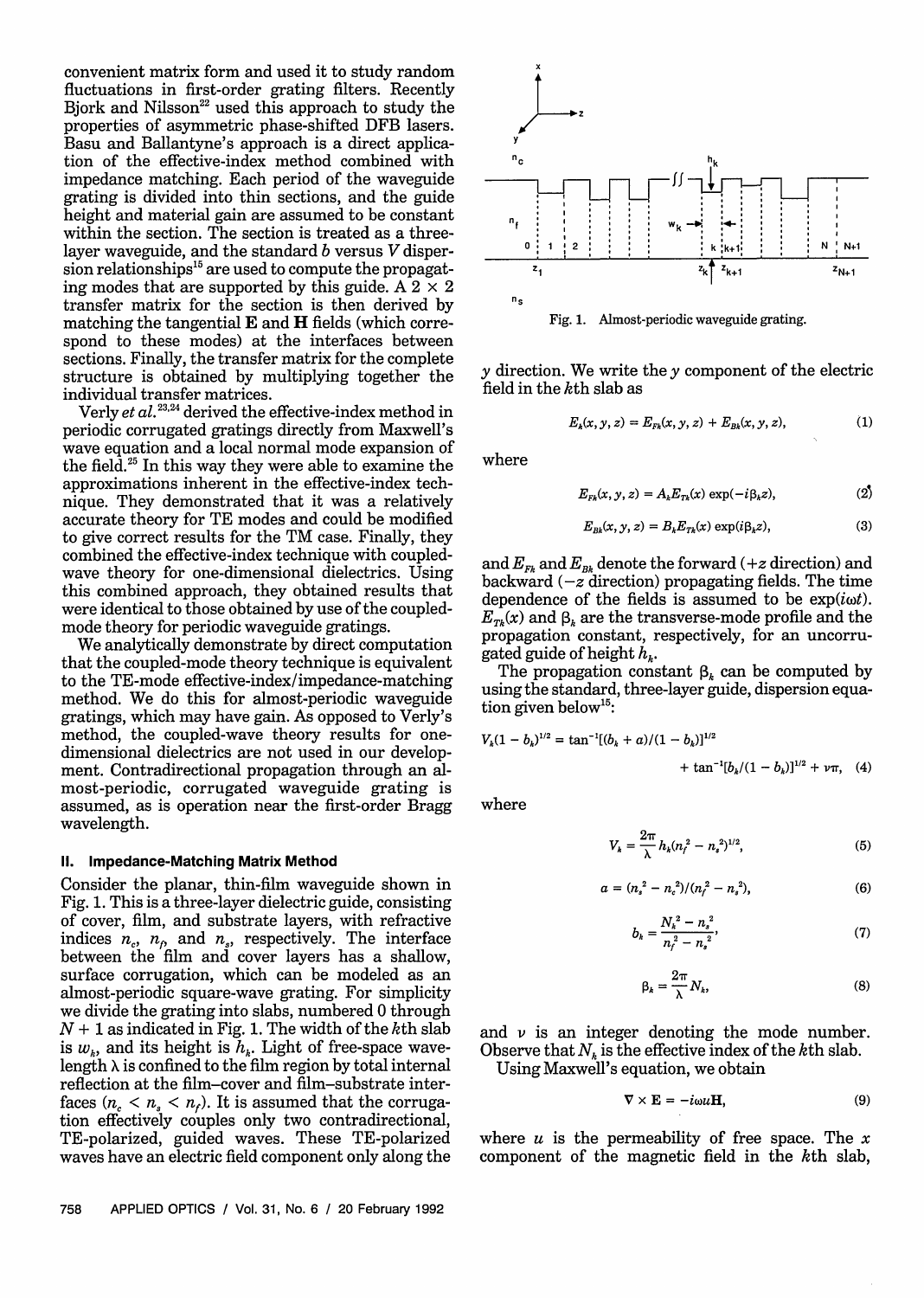$H<sub>k</sub>(x, y, z)$ , is given by

$$
H_k(x, y, z) = H_{F_k}(x, y, z) + H_{B_k}(x, y, z), \qquad (10)
$$

$$
H_{F_k}(x, y, z) = \frac{-\beta_k}{\omega u} E_{F_k}(x, y, z), \qquad (11)
$$

$$
H_{Bk}(x, y, z) = \frac{\beta_k}{\omega u} E_{Bk}(x, y, z).
$$
 (12)

Let  $z_k^-$  and  $z_k^+$  denote the values of z just to the left of and to the right of  $z_k$ , respectively, where  $z_k$  lies on the boundary between the  $(k - 1)$ th and  $k$ th slabs. The electromagnetic boundary conditions require that *E.* and  $H_k$  be continuous across the interface between the  $(k - 1)$ th and kth slabs. Therefore, it follows from Eqs. (1), (8), and (10)-(12) that the value of  $z$ <sub></sub> is to the left of<br>
the of  $z_k$ , respectively, where  $z_k$  lies on the<br>
ween the  $(k-1)$ th and  $k$ th slabs. The<br>
tic boundary conditions require that  $E_k$ <br>
ntinuous across the interface between<br>
and  $k$ th

$$
\mathcal{V}_{h-1}\left[\frac{E_{F h-1}(x, y, z_h^{-})}{E_{B h-1}(x, y, z_h^{-})}\right] = \mathcal{V}_h\left[\frac{E_{F h}(x, y, z_h^{+})}{E_{B h}(x, y, z_h^{+})}\right],
$$
(13)

where the matrix  $\mathcal{V}_k$  is given by

$$
\mathscr{V}_k = \begin{bmatrix} 1 & 1 \\ -N_k & N_k \end{bmatrix} . \tag{14}
$$

It also follows immediately from Eqs. (2) and (3) that propagation across the kth slab can be written as

$$
\begin{bmatrix} E_{Fk}(x, y, z_k^+) \\ E_{Bk}(x, y, z_k^+) \end{bmatrix} = \mathcal{U}_k \begin{bmatrix} E_{Fk}(x, y, z_{k+1}^-) \\ E_{Bk}(x, y, z_{k+1}^-) \end{bmatrix},
$$
(15)

where the matrix  $\mathcal{U}_k$  is given by

$$
\mathscr{U}_k = \begin{bmatrix} \exp\left[w_k \left(i\frac{2\pi}{\lambda} N_k - g_k\right)\right] & 0\\ 0 & \exp\left[-w_k \left(i\frac{2\pi}{\lambda} N_k - g_k\right)\right], \end{bmatrix}, \quad (16)
$$

and  $g_k$  denotes the material gain, if any, in the kth slab. Combining Eqs. (13) and (15) yields

$$
\begin{bmatrix} E_{Fk-1}(x, y, z_k^{-}) \ E_{Bk-1}(x, y, z_k^{-}) \end{bmatrix} = (\mathcal{V}_{k-1}^{-1} \mathcal{V}_k \mathcal{U}_k) \begin{bmatrix} E_{Fk}(x, y, z_{k+1}^{-}) \ E_{Bk}(x, y, z_{k+1}^{-}) \end{bmatrix} .
$$
 (17)

Defining the one period transfer matrix  $\mathcal{M}_k$  as

$$
\mathcal{M}_k = \mathcal{V}_{k-1}^{-1} \mathcal{V}_k \mathcal{U}_k \tag{18}
$$

and using Eq. (17) repeatedly, we can write

$$
\begin{bmatrix} E_{F0}(x, y, z_1^{-}) \ E_{B0}(x, y, z_1^{-}) \end{bmatrix} = \left( \prod_{k=1}^{N/2} \mathscr{M}_{2k-1} \mathscr{M}_{2k} \right) \begin{bmatrix} E_{FN}(x, y, z_{N+1}^{-}) \ E_{BN}(x, y, z_{N+1}^{-}) \end{bmatrix}, \quad (19)
$$

where we have assumed that *N* is even. Thus the  $\mathcal{M}_k$ matrices completely characterize the propagation through the waveguide grating. Their product relates the fields at the beginning of the grating to those at the end. For example, the reflection coefficient  $r(\lambda)$ , as defined by

where 
$$
r(\lambda) = \frac{E_{B0}(x, y, z_1^{-})}{E_{F0}(x, y, z_1^{-})},
$$
 (20)

with  $E_{BN}(x, y, z_{N+1})$  set to 0, can be calculated directly from the  $\mathcal{M}_k$  matrices by using Eq. (19).

#### **III.** Evaluation of  $\mathcal{M}_k$

Combining Eqs. (8), (14), (16), and (18) yields

$$
\mathcal{M}_k = \begin{bmatrix} \left(1 - \frac{\Delta \beta_k}{2\beta_{k-1}}\right) \exp[w_k(i\beta_k - g_k)] & \frac{\Delta \beta_k}{2\beta_{k-1}} \exp[-w_k(i\beta_k - g_k)] \\ \frac{\Delta \beta_k}{2\beta_{k-1}} \exp[w_k(i\beta_k - g_k)] & \left(1 - \frac{\Delta \beta_k}{2\beta_{k-1}}\right) \exp[-w_k(i\beta_k - g_k)] \end{bmatrix},
$$
\n(21)

where

$$
\Delta \beta_k = \beta_{k-1} - \beta_k. \tag{22}
$$

Therefore, the transfer matrix for a single period of the surface corrugation is given by

$$
\mathscr{M}_{k}\mathscr{M}_{k+1} = \begin{bmatrix} a & b \\ c & d \end{bmatrix} \qquad k = 1, 3, 5 \dots \tag{23}
$$

where

the surface corruption is given by  
\n
$$
\mathcal{M}_{k}\mathcal{M}_{k+1} = \begin{bmatrix} a & b \\ c & d \end{bmatrix} \qquad k = 1, 3, 5 \dots, \qquad (23)
$$
\nwhere  
\n
$$
a = \left(1 - \frac{\Delta \beta_k}{2\beta_{k-1}}\right) \left(1 - \frac{\Delta \beta_{k+1}}{2\beta_k}\right) \exp[i(\gamma_k w_k + \gamma_{k+1} w_{k+1})] + \frac{\Delta \beta_k}{2\beta_{k-1}} \frac{\Delta \beta_{k+1}}{2\beta_k} \exp[-i(\gamma_k w_k - \gamma_{k+1} w_{k+1})], \quad (24)
$$

$$
b = \left(1 - \frac{\Delta \beta_k}{2\beta_{k-1}}\right) \frac{\Delta \beta_{k+1}}{2\beta_k} \exp[i(\gamma_k w_k - \gamma_{k+1} w_{k+1})] + \left(1 - \frac{\Delta \beta_{k+1}}{2\beta_k}\right) \frac{\Delta \beta_k}{2\beta_{k-1}} \exp[-i(\gamma_{k+1} w_{k+1} + \gamma_k w_k)],
$$
 (25)

$$
c = \left(1 - \frac{\Delta \beta_{k+1}}{2\beta_k}\right) \frac{\Delta \beta_k}{2\beta_{k-1}} \exp[i(\gamma_k w_k + \gamma_{k+1} w_{k+1})] + \left(1 - \frac{\Delta \beta_k}{2\beta_{k-1}}\right) \frac{\Delta \beta_{k+1}}{2\beta_k} \exp[-i(\gamma_k w_k - \gamma_{k+1} w_{k+1})], \quad (26)
$$

$$
d = \left(1 - \frac{\Delta \beta_k}{2\beta_{k-1}}\right) \left(1 - \frac{\Delta \beta_{k+1}}{2\beta_k}\right) \exp[-i(\gamma_k w_k + \gamma_{k+1} w_{k+1})] + \frac{\Delta \beta_k}{2\beta_{k-1}} \frac{\Delta \beta_{k+1}}{2\beta_k} \exp[i(\gamma_k w_k - \gamma_{k+1} w_{k+1})], \quad (27)
$$

$$
\gamma_k = \beta_k + i g_k. \tag{28}
$$

The expressions for a, *b,* c, and d given above can be simplified. First, we observe that for an almostperiodic grating,

$$
w_k \approx w_{k+1}, \tag{29}
$$

20 February 1992 / Vol. 31, No. 6 / APPLIED OPTICS 759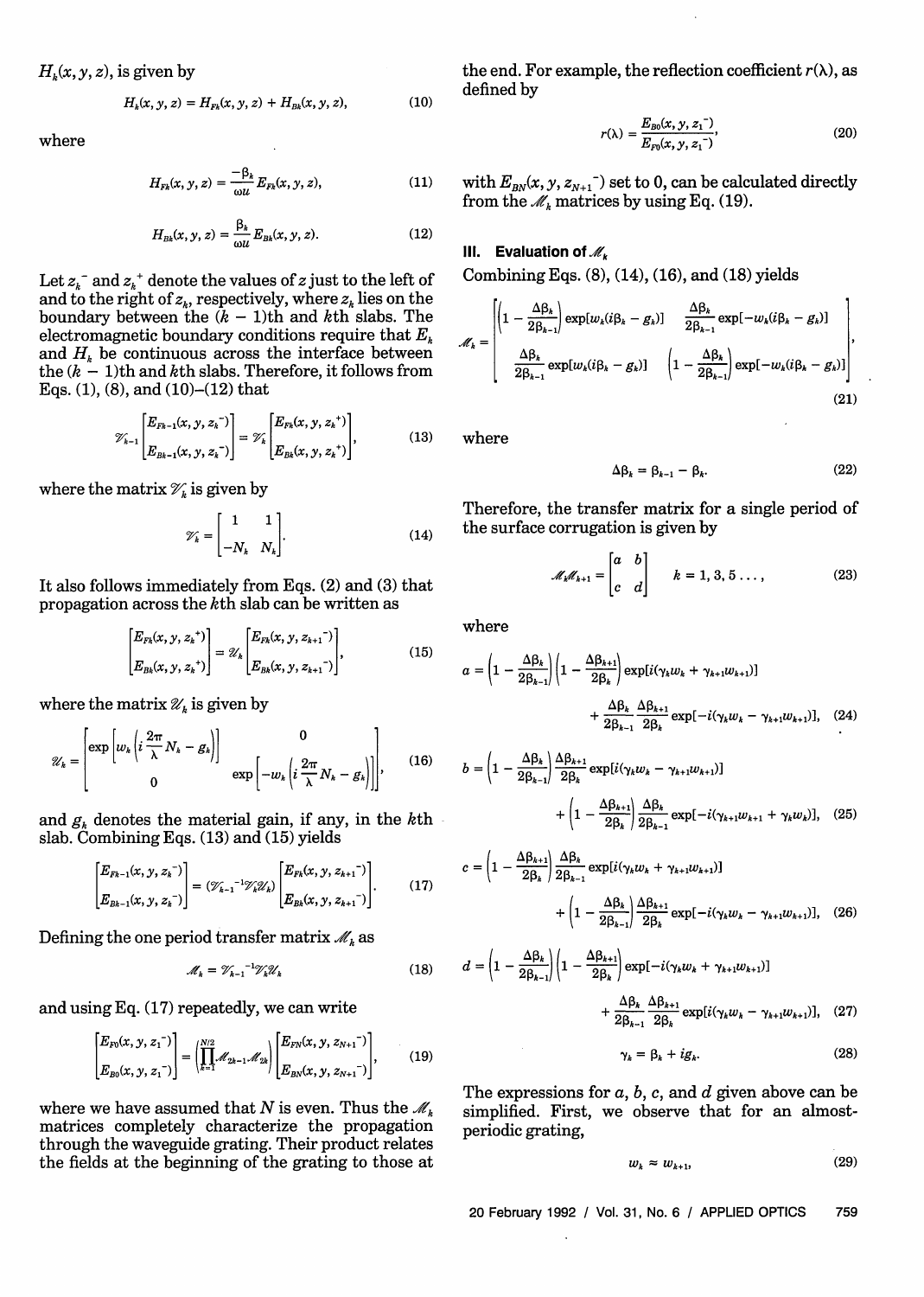$$
\Delta \beta_k \approx -\Delta \beta_{k+1},\tag{30}
$$

$$
g_k \approx g_{k+1}.\tag{31}
$$

Second, we assume that the depth of the surface corrugation is small compared with the average waveguide height so that

$$
\frac{|\Delta \beta_k|}{\beta_{k-1}} \ll 1 \tag{32}
$$

and that the gain per slab section is small so that

$$
g_k w_k \ll 1. \tag{33}
$$

Finally the deviation  $\delta_k$  from the local first-order Bragg condition is defined by

$$
2\delta_k = (\beta_k + \beta_{k+1}) - \frac{\pi}{w_k}, \qquad k = 1, 3, 5, \dots,
$$
 (34)

and we assume that the Bragg condition is nearly satisfied, or equivalently,

$$
|\delta_k w_k| \ll 1. \tag{35}
$$

Combining Eqs.  $(24)$ - $(35)$  now yields the following first-order expressions for a, *b,* c, and d:

$$
a \approx -\exp[2w_k(i\delta_k - g_k)], \qquad (36)
$$

$$
b \approx -\frac{\Delta \beta_k}{\beta_k},\tag{37}
$$

$$
c \approx -\frac{\Delta \beta_k}{\beta_k},\tag{38}
$$

$$
d \approx -\exp[-2w_k(i\delta_k - g_k)]. \qquad (39) \qquad \left[ R(z_k^-) \right] \qquad \qquad \text{exp}[2w_k(i\delta_k - g_k^2)]
$$

In deriving relations (36)-(39) we used the fact that

$$
e^q \approx 1 + q \quad \text{for } |q| \ll 1
$$

and neglected terms of the form  $(\Delta \beta / \beta)^{p} (\delta w)^{p^2}$   $(gw)^{p^3}$ when  $p1 + p2 + p3 > 1$ . This degree of approximation is consistent with the conditions given by inequalities (32), (33), and (35). Combining Eqs. (17), (18), and (23) and approximations (36)-(39) yields

$$
\begin{bmatrix} E_{F_{k-1}}(x, y, z_k^{-}) \ E_{B_{k-1}}(x, y, z_k^{-}) \end{bmatrix} \approx \begin{bmatrix} -\exp[2w_k(i\delta_k - g_k)] & -\frac{\Delta\beta_k}{\beta_k} \\ -\frac{\Delta\beta_k}{\beta_k} & -\exp[-2w_k(i\delta_k - g_k)] \end{bmatrix}
$$

$$
\times \begin{bmatrix} E_{F_{k+1}}(x, y, z_{k+2}^{-}) \\ E_{B_{k+1}}(x, y, z_{k+2}^{-}) \end{bmatrix}.
$$
(40)

We now define the functions  $R(z)$  and  $S(z)$  as follows:

$$
E_{F_y}(x, y, z) = R(z) \exp[i\delta(z)z] \exp[-i\beta_{av}(z)z], \quad (41)
$$

$$
E_{By}(x, y, z) = S(z) \exp[-i\delta(z)z] \exp[i\beta_{av}(z)z], \quad (42)
$$

where

(31) 
$$
\beta_{av}(z) = \frac{\beta_k + \beta_{k+1}}{2} \text{ for } z_k < z \leq z_{k+2}, \quad k = 1, 3, 5, \dots,
$$
 (43)

$$
\delta(z) = \frac{\beta_k + \beta_{k+1}}{2} - \frac{\pi}{2w_k} = \delta_k
$$
  
for  $z_k < z \le z_{k+2}$ ,  $k = 1, 3, 5, ...$  (44)

Combining relations (29), (34), and (40) and Eqs. (41)-(44) (along with the fact that  $\delta_{k-1} \approx \delta_k$  and  $\beta_{k} \approx \beta_{k} \approx \beta_{k+1}$  for an almost-periodic grating) yields

$$
R(z_k^-) \approx \exp[2w_k(i\delta_k - g_k) R(z_{k+2})]
$$

$$
+\frac{\Delta\beta_k}{\beta_k}\exp\left(i\,\frac{\pi}{w_k}z_k\right)S(z_{k+2}^{-}),\quad (45)
$$

$$
S(z_k^{-}) \approx \frac{\Delta \beta_k}{\beta_k} \exp\left(-i \frac{\pi}{w_k} z_k\right) R(z_{k+2}^{-}) + \exp[-2w_k(i\delta_k - g_k)] S(z_{k+2}^{-}). \quad (46)
$$

Without loss of generality we set z, (the z coordinate at the beginning of the grating) to zero; then

$$
z_k = \sum_{j=1}^{k-1} w_j.
$$
 (47)

The grating is assumed to be almost periodic. Therefore

(37) 
$$
\exp\left(\pm i \frac{\pi}{w_k} z_k\right) \approx \exp[\pm i(k-1)\pi] = \begin{cases} -1 & \text{for } k \text{ even,} \\ +1 & \text{for } k \text{ odd.} \end{cases}
$$
(48)

Combining approximations (45), (46), and (48) yields **(38)** to first order

$$
\begin{bmatrix} R(z_k^{-}) \\ S(z_k^{-}) \end{bmatrix} \approx \begin{bmatrix} \exp[2w_k(i\delta_k - g_k)] & \Delta\beta_k \\ \Delta\beta_k & \exp[-2w_k(i\delta_k - g_k)] \end{bmatrix} \begin{bmatrix} R(z_{k+2}^{-}) \\ S(z_{k+2}^{-}) \end{bmatrix} \tag{49}
$$

for k odd.

## **IV. Coupled-Mode Theory**

Based on a coupled-mode theory analysis, *R(z)* and  $S(z)$ , as defined by Eqs.  $(41)$  and  $(42)$ , are solutions to the following pair of differential equations $^{15}$ :

$$
R'(z) + [i\delta(z) - g(z)]R(z) = -\kappa(z)S(z), \tag{50}
$$

$$
S'(z) - [i\delta(z) - g(z)]S(z) = -\kappa(z)R(z), \tag{51}
$$

where the prime denotes differentiation with respect to z and  $\kappa(z)$  is the coupling coefficient. For TE-mode propagation in the guide, the coupling coefficient  $\kappa(z)$ for an almost-periodic, square-wave, surface corrugation (see Fig. 1) is given by<sup>15</sup>

$$
\kappa_{k} = \kappa(z) \approx \frac{2}{\lambda} \frac{h_{k+1} - h_{k}}{h_{\text{eff}_{k}}} \frac{n_{f}^{2} - N_{k}^{2}}{N_{k}}
$$
  
for  $z_{k} < z \le z_{k+2}$ ,  $k = 1, 3, 5, ..., (52)$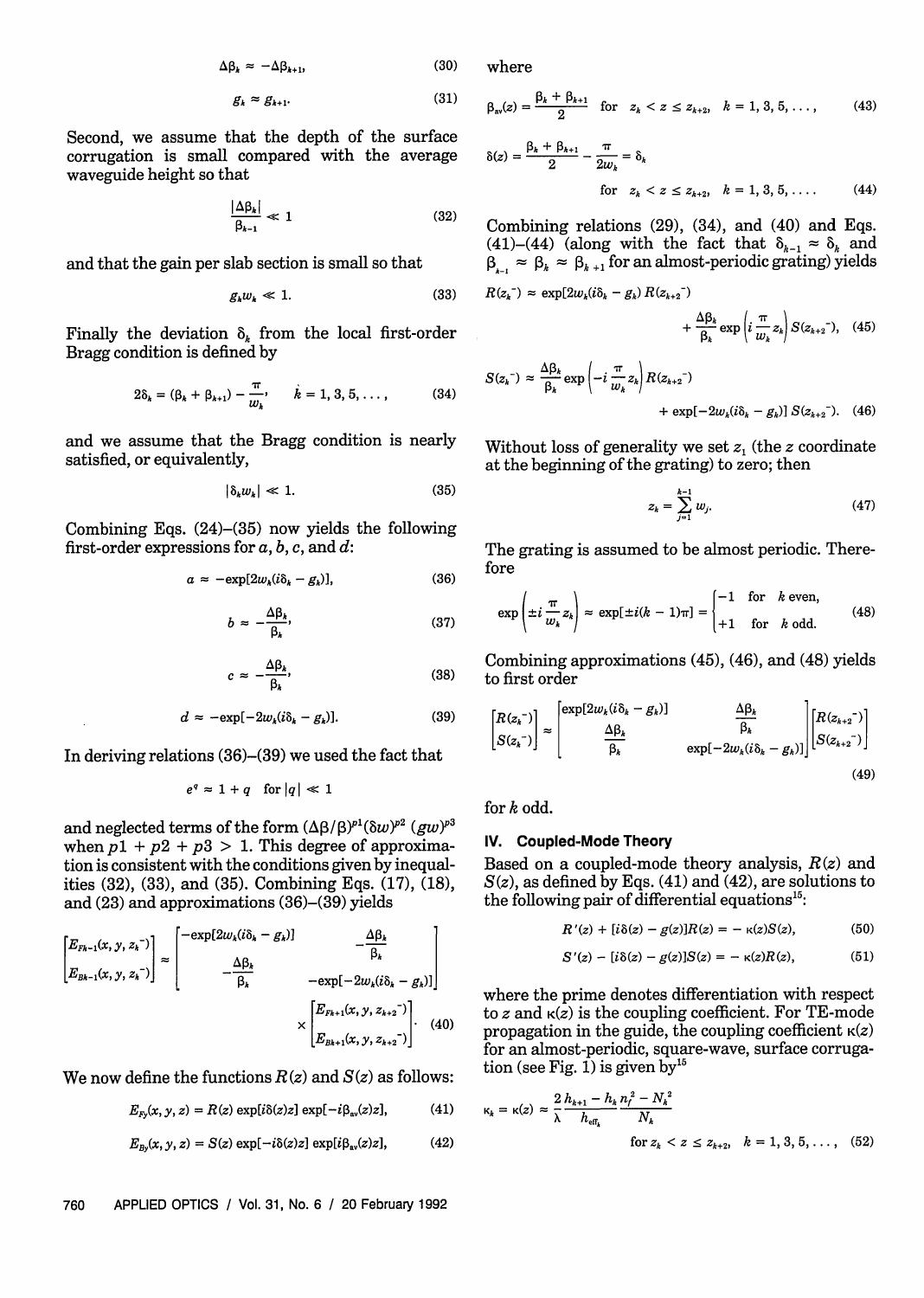where  $h_{\text{eff.}}$  is the effective height of the guide and is approximately equal to<sup>15</sup>

$$
h_{\text{eff}_k} \approx \frac{V_k + b_k^{-1/2} + (b_k + a)^{-1/2}}{2\pi} , \qquad k = 1, 3, 5, .... \quad (53)
$$

It is assumed in approximation (52) that the corrugation depth is shallow, and therefore the electric field of the uncorrugated waveguide mode is taken to be constant over the corrugation depth. For operation near the first-order Bragg wavelength, Eqs. (8) and (34) and inequalities (32) and (35) can be combined to yield

$$
\frac{2}{\lambda}N_k 2w_k \approx 1. \tag{54}
$$

Thus it follows from approximation (52) and approximation (54) that

$$
\kappa_{k} 2w_{k} \approx \frac{h_{k+1} - h_{k}}{h_{\text{eff}_{k}}} \frac{n_{f}^{2} - N_{k}^{2}}{N_{k}^{2}}, \quad k = 1, 3, 5, \dots \tag{55}
$$

It is now shown that

$$
\kappa_k 2w_k \approx \frac{\Delta \beta_k}{\beta_k}, \quad k = 1, 3, 5, \dots \tag{56}
$$

We start by differentiating between both sides of Eq. (4) with respect to  $h$ . The result is

$$
\frac{dV}{dh} [1 - b]^{1/2} - \frac{1}{2} V \frac{db}{dh} \frac{1}{(1 - b)^{1/2}} = \frac{1}{1 + \frac{b + a}{1 - b}} \frac{1}{2} \left| \frac{1 - b}{b + a} \right|^{1/2}
$$

$$
\times \frac{(1 - b) + (b + a)}{(1 - b)^2} \frac{db}{dh} + \frac{1}{1 + \frac{b}{1 - b}} \frac{1}{2} \left| \frac{1 - b}{b} \right|^{1/2} \frac{(1 - b) + b}{(1 - b)^2} \frac{db}{dh}
$$

$$
= \frac{1}{2} \frac{1}{(1 - b)^{1/2}} \left| \frac{1}{b^{1/2}} + \frac{1}{(b + a)^{1/2}} \right| \frac{db}{dh} \qquad (57)
$$

It follows from Eqs. (5) and (7) that

$$
\frac{dV}{dh} = \frac{2\pi}{\lambda} (n_f^2 - n_s^2)^{1/2},
$$
\n(58)

$$
\frac{\mathrm{d}N}{\mathrm{d}b} = \frac{(n_f^2 - n_s^2)}{2N},\tag{59}
$$

$$
1 - b = \frac{n_f^2 - N^2}{n_f^2 - n_s^2}.
$$
 (60)

Multiplying both sides of Eq. (57) by  $[1-b]^{1/2}$  (dh)  $(dN/\bar{d}b)$  and then using Eqs. (58)-(60) yield

$$
\frac{n_f^2 - N^2}{N} dh = \frac{[V + b^{-1/2} + (b + a)^{-1/2}]}{\frac{2\pi}{\lambda} [n_f^2 - n_s^2]^{1/2}} dN.
$$
 (61)

It now follows from Eqs. (8) and (61) and approximation (53) that

$$
\frac{\mathrm{d}\beta}{\beta} = \frac{\mathrm{d}N}{N} = \frac{n_f^2 - N^2}{N^2} \frac{\mathrm{d}h}{h_{\mathrm{eff}}} \,. \tag{62}
$$

Combining approximation (55) and Eq. (62) yields the desired result

$$
\kappa_k 2w_k \approx \frac{\Delta \beta_k}{\beta_k}, \quad k = 1, 3, 5, \dots \tag{56}
$$

Since  $R(z)$  and  $S(z)$  change little over the distance of one grating period, we can write

$$
R(z_k^-) \approx R(z_{k+2}^-) - R'(z_{k+2}^-) 2w_k, \tag{63}
$$

$$
S(z_k^-) \approx S(z_{k+2}^-) - S'(z_{k+2}^-) 2w_k. \tag{64}
$$

Combining Eqs. (50) and (51) and approximations (63) and (64) yields

$$
R(z_k^-) \approx R(z_{k+2}^-) + 2w_k(i\delta_k - g_k)R(z_{k+2}^-) + \kappa_k 2w_k S(z_{k+2}^-), \quad (65)
$$

$$
S(z_{k}^{-}) \approx S(z_{k+2}^{-}) - 2w_{k}(i\delta_{k} - g_{k})S(z_{k+2}^{-}) + \kappa_{k}2w_{k}R(z_{k+2}^{-}).
$$
 (66)

Recall from inequalities (33) and (35) that  $g_k w_k \ll 1$ and  $|\delta_k w_k| \ll 1$ . Therefore,

(56) 
$$
\exp[\pm 2w_k(i\delta_k - g_k)] \approx 1 \pm 2w_k(i\delta_k - g_k). \tag{67}
$$

Recall from inequalities (33) and (35) that 
$$
g_k w_k \ll 1
$$
  
and  $|\delta_k w_k| \ll 1$ . Therefore,  

$$
\exp[\pm 2w_k(i\delta_k - g_k)] \approx 1 \pm 2w_k(i\delta_k - g_k).
$$
(67)  
Combining approximations (56) and (65)–(67) yields  

$$
\begin{bmatrix} R(z_k^-) \\ S(z_k^-) \end{bmatrix} \approx \begin{bmatrix} \exp[2w_k(i\delta_k - g_k)] & \frac{\Delta \beta_k}{\beta_k} \\ \frac{\Delta \beta_k}{\beta_k} & \exp[-2w_k(i\delta_k - g_k)] \end{bmatrix}
$$

$$
\times \begin{bmatrix} R(z_{k+2}^-) \\ S(z_{k+2}^-) \end{bmatrix}.
$$
(68)

Finally we observe that and approximations (68) (49) are identical. Therefore an identical result for the one-period transfer matix  $\mathcal{M}_k \mathcal{M}_{k+1}$  is derived by using either the effective-index/impedance-matching technique or coupled-mode theory.

Approximations (49) and (68) indicate that the effective-index method and coupled-mode theory yield nearly identical results for almost-periodic corrugated waveguides in the vicinity of the first-order Bragg wavelength. Our analysis, however, has been restricted to grating profiles that have a square shape. In coupled-mode theory an arbitrary grating profile is handled by decomposing the profile into its Fourier series components. The fundamental component has the same grating period as the original profile, and the periods of the remaining components are integer fractions of the fundamental. It is well known in coupled-mode theory that these remaining components can be neglected, since they do not achieve phase matching at the first-order Bragg wavelength. Thus a shallow grating profile of arbitrary shape can be replaced by an equivalent square profile.

20 February 1992 / Vol. 31, No. 6 / APPLIED OPTICS 761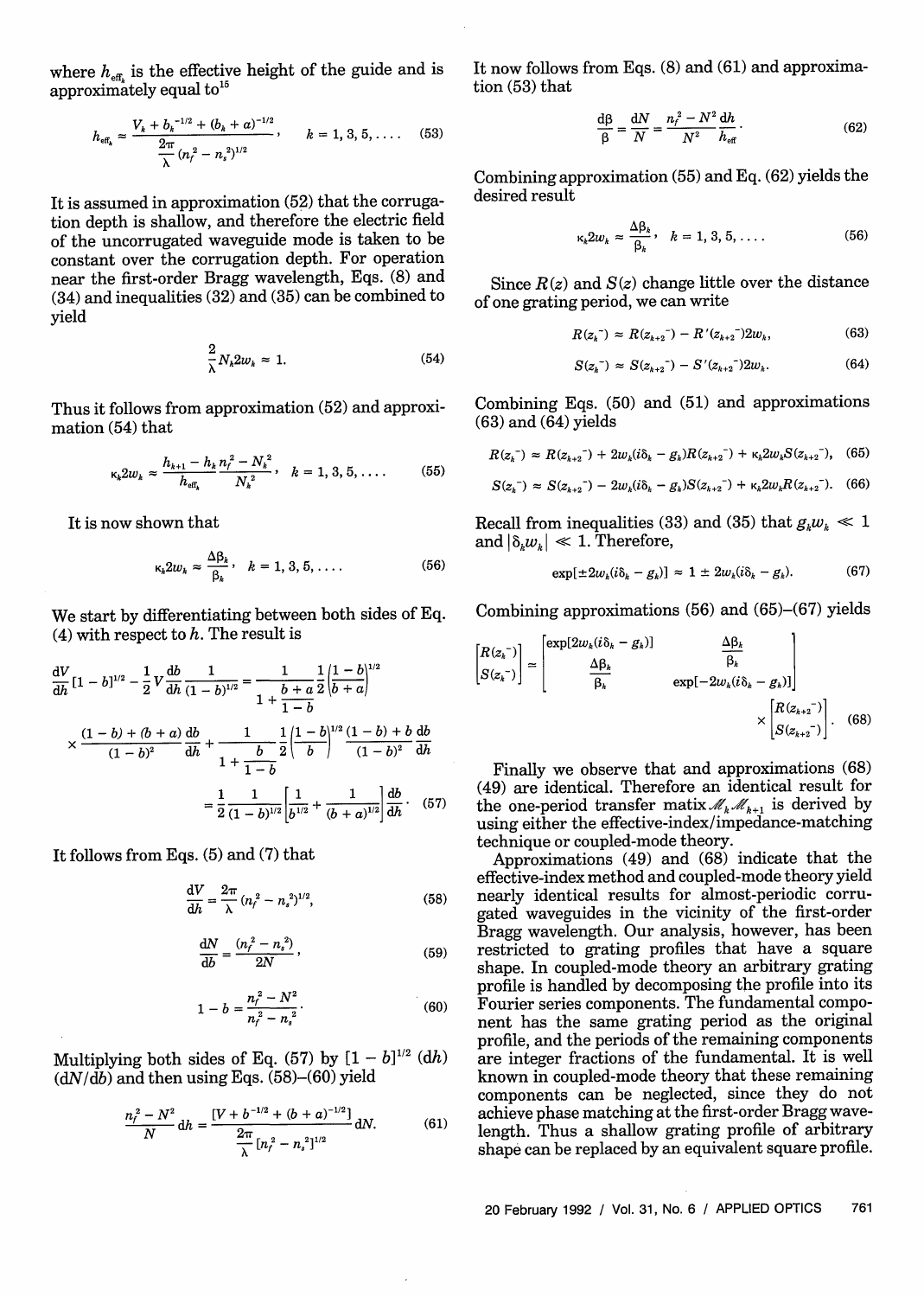The only restriction is that the fundamental Fourier components of the two profiles have the same amplitude and period. Therefore the effective-index method and coupled-mode theory will produce nearly identical results even for shallow grating profiles of arbitrary shape. The effective-index analysis, however, must be performed on the equivalent square profile as defined above.

## **V. Recursion Methods**

A simple recursive technique is widely used in thinfilm design to determine the reflection coefficient of a multilayer dielectric structure in terms of the reflection coefficients of the individual layers.<sup>26</sup> This recursive procedure is often referred to as the Airy summation technique or Rouard's method. In Refs. 17 and 18 an Airy-like summation procedure is used to analyze corrugated waveguides, but no mathematical justification for the technique is provided. Below we show that the recursion method is equivalent to first order to a numerical integration of the coupled-mode equations.

Using approximation (67), we can write approximations (65) and (66) in the following matrix form:

$$
\begin{bmatrix} R(z_k^-) \\ S(z_k^-) \end{bmatrix} \simeq \begin{bmatrix} \exp[2w_k(i\delta_k - g_k)] & 2w_k\kappa_k \\ 2w_k\kappa_k & \exp[-2w_k(i\delta_k - g_k)] \end{bmatrix} \times \begin{bmatrix} R(z_{k+2}^-) \\ S(z_{k+2}^-) \end{bmatrix}.
$$
 (69)

If we define the reflection coefficient  $r_k$  of the combined k and  $k + 1$  layers as

$$
r_{k} = \frac{S(z_{k}^{-})}{R(z_{k}^{-})}\bigg|_{S(z_{k+2}^{-})=0}, \tag{70}
$$

it follows from Eq. (69) tha

$$
r_k = 2w_k \kappa_k \exp[-2w_k(i\delta_k - g_k)]. \tag{71}
$$

Furthermore, if we let  $\rho_k$  denote the reflection coefficient of the grating as seen when looking in the positive z direction at position  $z = z_k^-$ , then

$$
p_k = \frac{S(z_k^-)}{R(z_k^-)}\Big|_{S(z_{N+1}^-)_{\geq 0}}.\tag{72}
$$

Combining Eqs. (69) and (72) yields

$$
\begin{bmatrix} R(z_k^-) \\ \rho_k R(z_k^-) \end{bmatrix} \simeq \begin{bmatrix} \exp[2w_k(i\delta_k - g_k)] & 2w_k \kappa_k \\ 2w_k \kappa_k & \exp[-2w_k(i\delta_k - g_k)] \end{bmatrix}
$$

$$
\times \begin{bmatrix} R(z_{k+2}^-) \\ \rho_{k+2} R(z_{k+2}^-) \end{bmatrix} . \quad (73)
$$

It immediately follows from approximation (73) that

$$
\rho_{k} \simeq \frac{2w_{k}\kappa_{k} + \rho_{k+2} \exp[-2w_{k}(i\delta_{k} - g_{k})]}{\exp[2w_{k}(i\delta_{k} - g_{k})] + \rho_{k+2}2w_{k}\kappa_{k}}.
$$
\n(74)

Equation (71) and approximation (74) may now be

762 APPLIED OPTICS / Vol. 31, No. 6 / 20 February 1992

combined to yield

$$
\rho_k \simeq \frac{r_k + \rho_{k+2} \exp[-4w_k(i\delta_k - g_k)]}{1 + r_k \rho_{k+2}}.
$$
 (75)

Approximation (75) is the desired recursion relationship, and the above analysis indicates that it is equivalent to first order to a numerical solution of the coupled-mode equations.

## **VI. TM Case**

 $\begin{vmatrix} \exp[-2w_k(t\delta_k - g_k)] \end{vmatrix}$  (69) toon, nowever, there is a periodic discontinuity in  $E_x$  at the interface. This periodic discontinuity gives rise<br> $\times \begin{bmatrix} R(z_{k+2}^-) \ S(z_{k+2}^-) \end{bmatrix}$ . (69) to an additional coupling term, We have shown that for TE polarization the combined effective-index/impedance-matching technique yields the same result as the coupled-mode theory does. The development shown above can be paralleled for the TM polarization, and approximation (49) is obtained unaltered. It is known, however, that the coupling coefficients are different for TE and TM polarization.'<sup>5</sup> Therefore the effective-index method and the coupled-mode theory methods do not yield the same results for TM polarization.<sup>24</sup> As noted by Verly *et*  $al.^{24}$  this occurs because the effective-index method does not account for the boundary conditions at the grating-cover plate interface. For TE polarization this is no problem, since the E and H fields are continuous across this interface. For TM polarization, however, there is a periodic discontinuity in  $E<sub>r</sub>$ at the interface. This periodic discontinuity gives rise to an additional coupling term, which the effectiveindex method neglects. It is easy to show that the coupled-mode theory and the combined effectiveindex/impedance-matching technique will yield identical results provided that the  $\Delta \beta_k / \beta_k$  term in approximation  $(49)$  is reduced by the following factor:

$$
\frac{N_{\rm av}^2/n_f^2 - N_{\rm av}^2/n_{\rm c}^2 + 1}{N_{\rm av}^2/n_f^2 + N_{\rm av}^2/n_{\rm c}^2 - 1},\tag{76}
$$

where

$$
N_{\rm av} = \frac{\lambda}{4\pi} (\beta_k + \beta_{k+1}), \quad k = 1, 3, 5 \ldots \tag{77}
$$

### VlI. Examples

Three corrugated waveguides have been chosen to compare the effective-index technique with the coupled-mode theory. We implemented the effectiveindex technique, using Eqs.  $(4)$ – $(7)$ ,  $(14)$ ,  $(16)$ , and (19), as described in Section II. The coupled-mode theory results were found by numerically integrating Eqs. (50) and (51), starting at the back of the grating and moving forward. The integration step size was  $\sim 0.2\%$  of the grating length, and  $\kappa(z)$  and  $\delta(z)$  were evaluated by using Eqs.  $(4)$ – $(8)$  and  $(34)$  and approximations  $(52)$  and  $(53)$ . The results are shown in Figs. mations (52) and (53). The results are shown in Figs. 2-4, where the reflectivity,  $|E_{B0} (z_1^-)/E_{F0} (z_1^-)|^2$ , is plotted versus wavelength. As expected there is excellent agreement between the two approaches.

The waveguide parameters shown in Figs. 2-4 are specified by using the notation of Fig. 1. In all three cases the film, substrate, and cover plate refractive indices are 1.55, 1.5, and 1.0, respectively, and the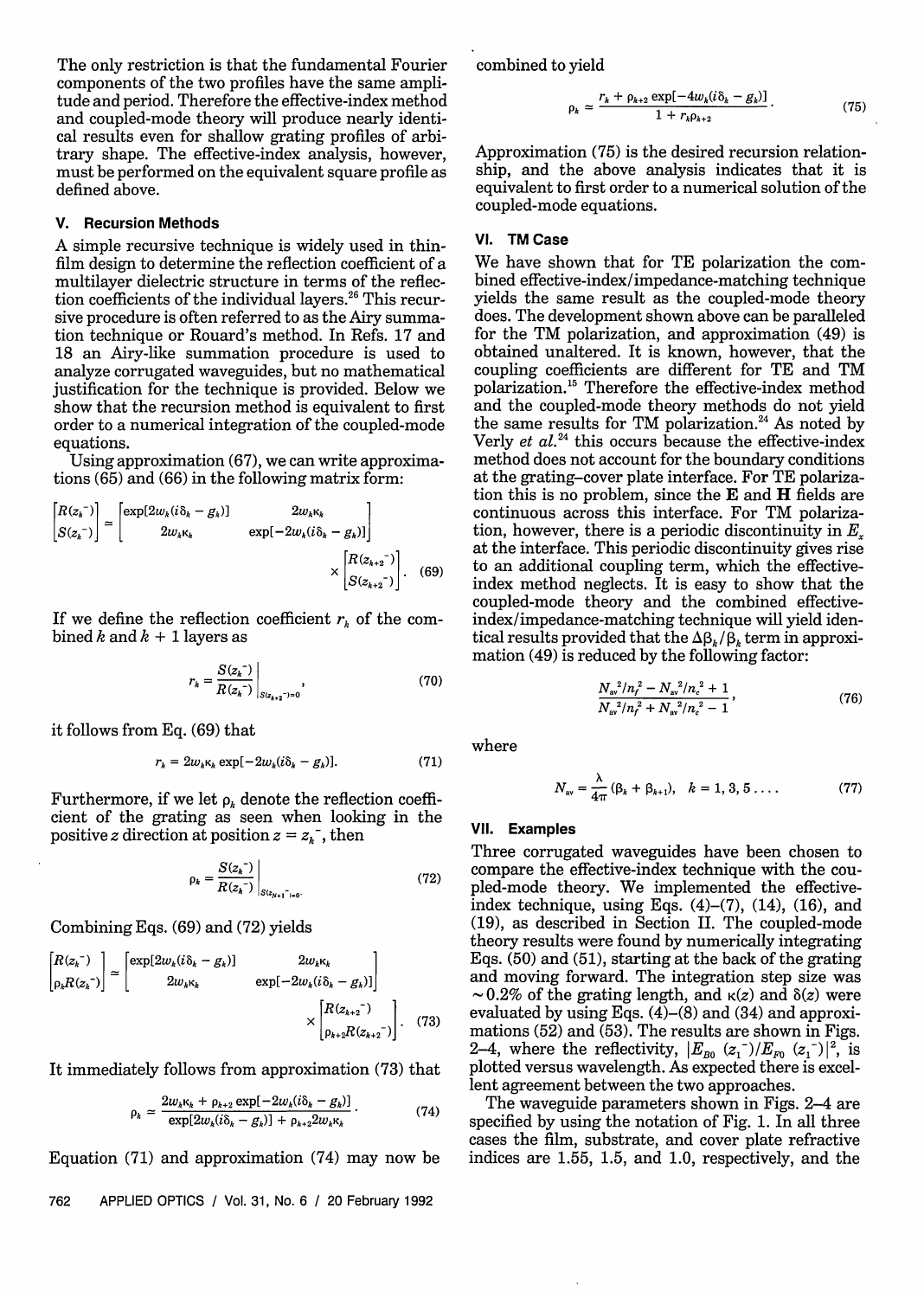

Fig. 2. Periodic grating  $n_c = 1.0$ ,  $n_f = 1.55$ ,  $n_s = 1.5$ ,  $w_k = 0.247$  $\mu$ m,  $h_k = [1.5 + 0.15(-1)^k] \mu$ m,  $k = 1, 2, ..., 1000$  layers.

average film height,  $(h_{k+1} + h_k)/2$ , is 1.5  $\mu$ m. These values correspond to silver ion-exchanged waveguides that are made in glass.<sup>27</sup> At a wavelength of 1.5  $\mu$ m the effective index  $N_{\text{eff}}$  and the effective guide height  $h_{\text{eff}}$  are found to be 1.51822 and 2.724  $\mu$ m, respectively. Waveguide 1 (see Fig. 2) has a constant corrugation period equal to 0.494  $\mu$ m and a constant corrugation depth, i.e.,  $|h_{k+1} - h_k|$ , of 0.30  $\mu$ m. The device is  $247 \mu m$  long and consists of 500 corrugation periods. The second waveguide (see Fig. 3) is also 247  $\mu$ m long and consists of 500 corrugation periods. The corrugation depth, however, has a raised cosine taper, which yields a maximum depth of  $0.30 \mu m$  at the center of the guide and no depth at either end. As expected, the amplitude taper reduces the sidelobe levels of the waveguide filter. The third waveguide (Fig. 4) has a constant corrugation depth of 0.30  $\mu$ m. The period, however, varies linearly along the length of the guide, ranging from  $0.2445 \mu m$  at the beginning to  $0.2495 \mu m$  at the end. This variation corresponds to a 2% linear chirp over a length of 500



Fig. 3. Amplitude-tapered grating  $(n_c = 1.0, n_f = 1.55, n_s = 1.5,$  $w_k = 0.247 \text{ }\mu\text{m}, h_k = [1.5 + 0.15(-1)^k] \left(0.5 + 0.5 \text{ cos}[\pi(k - 500)]\right)$  $500$ ]  $\mu$ m,  $k = 1, 2, \ldots, 1000$  layers).



Fig. 4. Frequency-chirped grating  $n_c = 1.0$ ,  $n_f = 1.55$ ,  $n_s = 1.5$ ,  $w_k = [(-0.0025 + 0.0025k/500) + 0.247]$  µm,  $h_k = [1.5 +$  $0.15(-1)^k$ ]  $\mu$ m,  $k = 1, 2, \ldots$ , 1000 layers.

corrugation periods. As indicated in Fig. 4, the chirp broadens the spectral response of the waveguide filter.

#### **Vil. Conclusions**

Periodic and almost-periodic waveguide gratings have found applications as filters, DFB laser structures, phase-matching elements, grating couplers, pulse compressors, and soliton generators. Both coupled-mode theory and a combined effective-index/impedancematching technique have been used to analyze propagation through these devices. The coupled-mode theory methods are older and have been applied more widely. The effective-index/impedance-matching technique, however, is conceptually simpler. In the matrixbased effective-index technique, the grating period region is divided into thin-slab sections. The mode propagation constants in each of the slabs are evaluated by using the standard  $b$  versus  $V$  dispersion relationships for a three-layer waveguide. A two-bytwo transfer matrix for each section is then derived by matching the tangential  $E$  and  $H$  field components at the interface between slabs. We have shown by direct computation that the matrix-based effective-index/ impedance-matching technique is equivalent to coupled-mode methods for TE polarization.

I thank the anonymous reviewers for their helpful comments. This work was supported in part by National Science Foundation grant ECS-8909802.

#### **References**

- 1. D. C. Flanders, H. Kogelnik, R. V. Schmidt, and C. V. Shank, "Grating filters for thin-film optical waveguides," Appl. Phys. Lett. **24,** 194-196 (1974).
- 2. H. Kogelnik, "Filter response of nonuniform almost-periodic structures," Bell Syst. Tech. J. 55, 109-126 (1976).
- 3. M. Matsuhara, K. 0. Hill, and A. Watanabe, "Opticalwaveguide filters: synthesis," J. Opt. Soc. Am. **65,** 804-808 (1975).